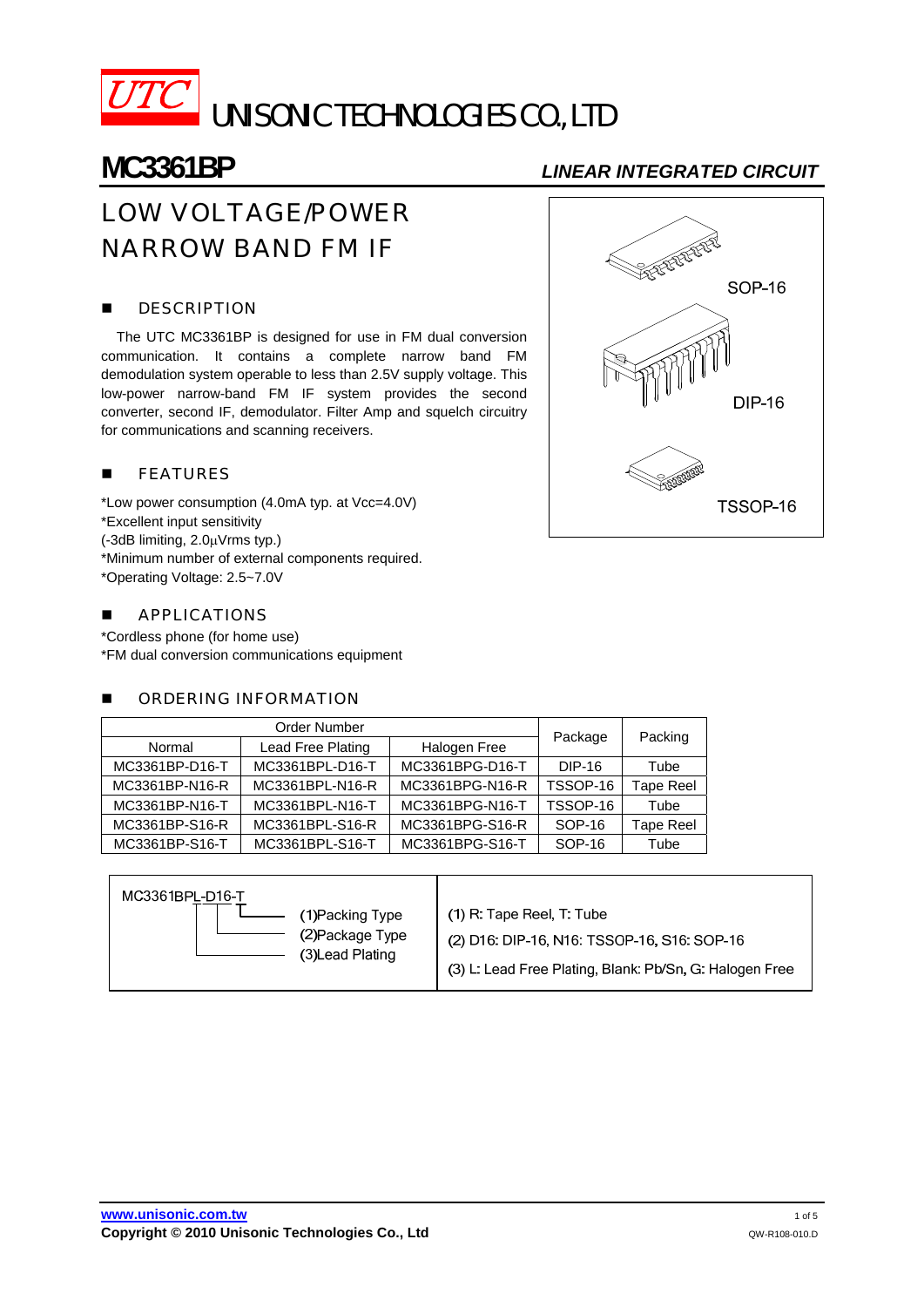# **PIN CONFIGURATION**



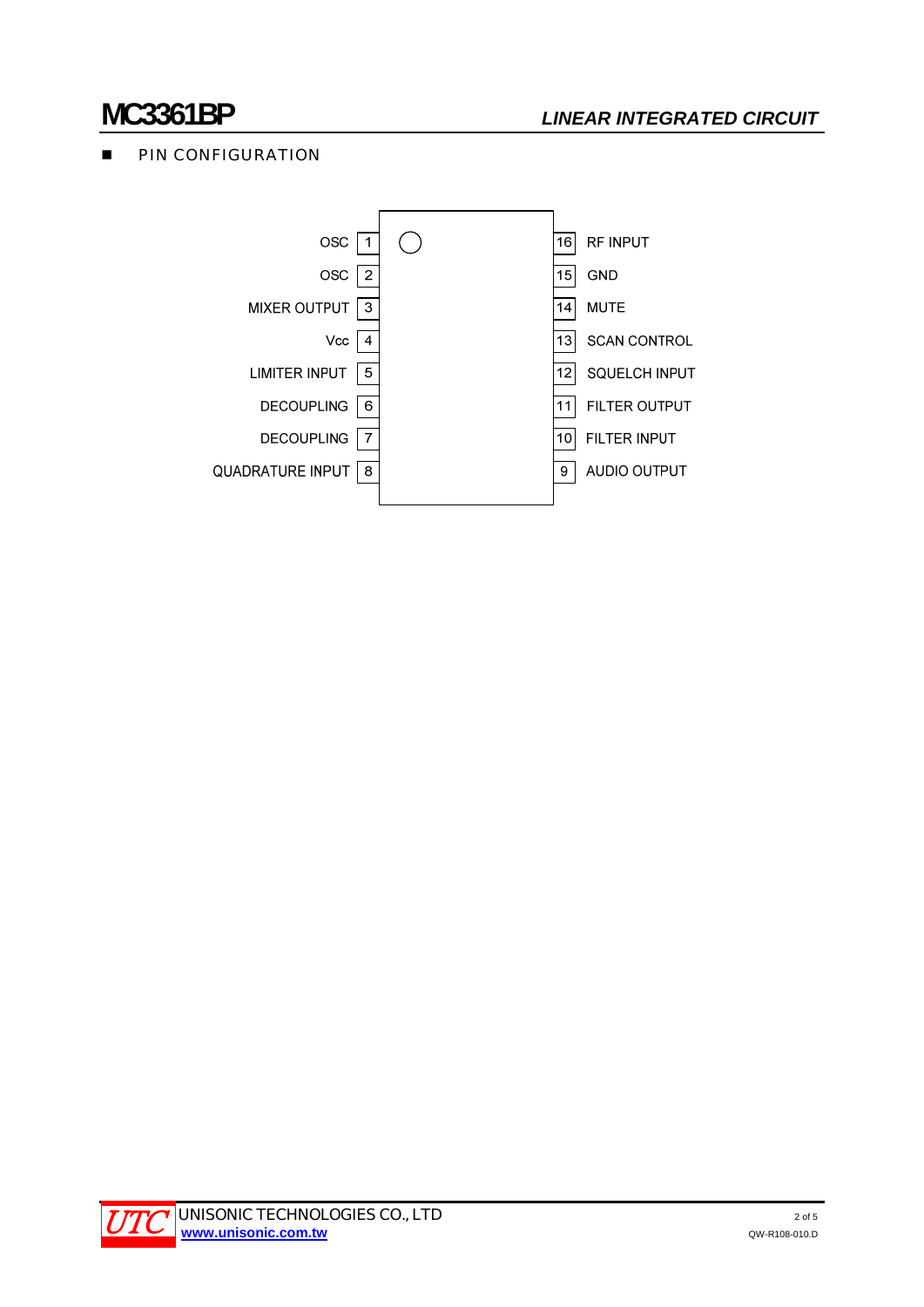# **BLOCK DIAGRAM**



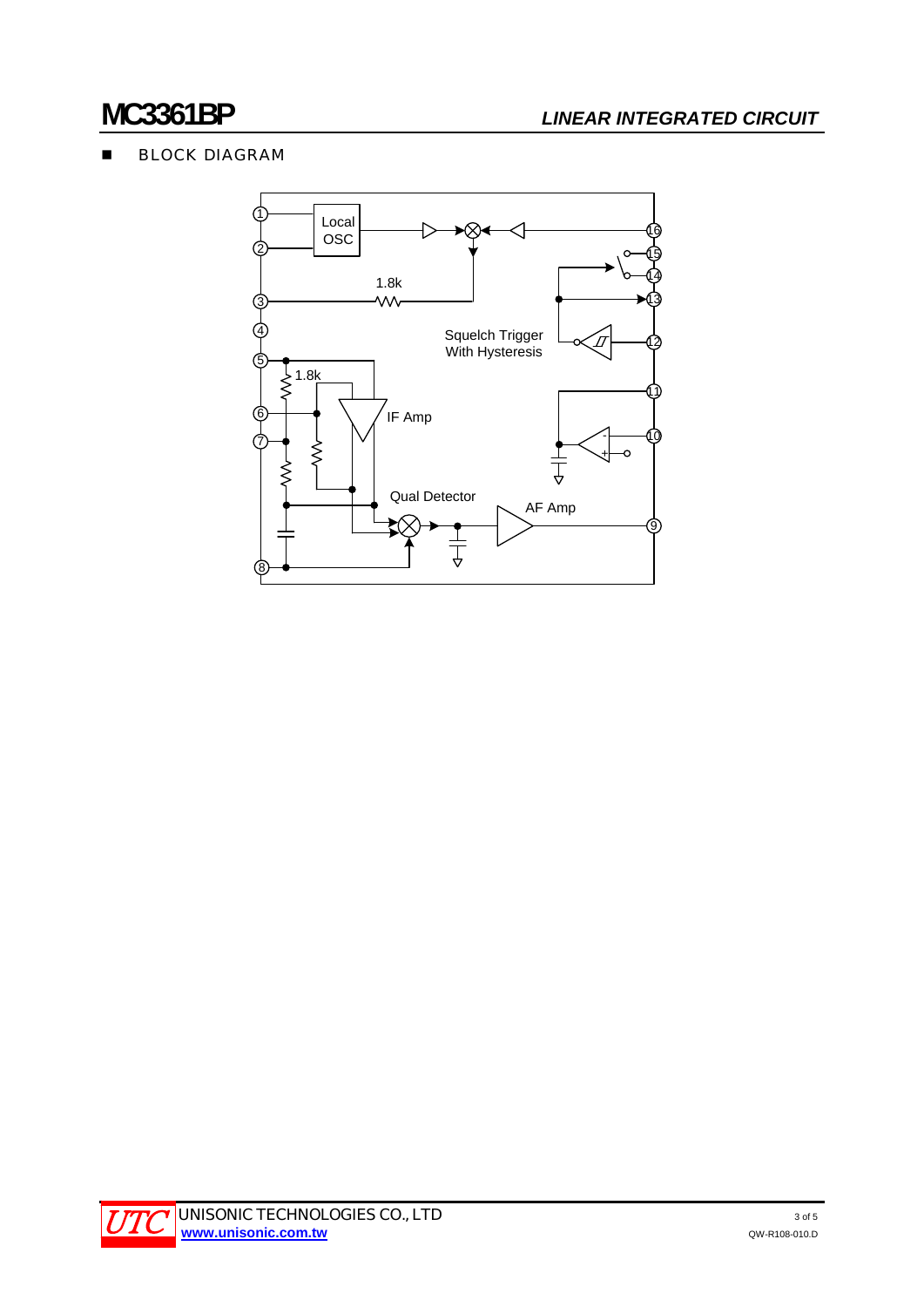# **ABSOLUTE MAXIMUM RATINGS**  $(T_A=25^{\circ}C)$

| <b>PARAMETER</b>                                       | <b>SYMBOL</b>        | <b>RATING</b>  | UNIT        |
|--------------------------------------------------------|----------------------|----------------|-------------|
| Max. Supply Voltage                                    | Vcc <sub>(MAX)</sub> | 10             |             |
| Supply Voltage Range                                   | <b>Vcc</b>           | 2.5 to 7.0     |             |
| Detector Input voltage                                 | $V_{I(DET)}$         | 1.0            | $Vp-p$      |
| $\overline{\text{RF}}$ Input Voltage (Vcc $\geq$ 4.0V) | $V_{I(RF)}$          | 1.0            | Vrms        |
| <b>Mute Function</b>                                   | V <sub>MUTE</sub>    | $-0.5 - + 5.0$ | Vpeak       |
| <b>Operating Temperature</b>                           | $T_{\mathsf{OPR}}$   | $-20 - +70$    | $^{\circ}C$ |
| Storage Temperature                                    | T <sub>STG</sub>     | $-65 - +150$   | $^{\circ}C$ |

Note: Absolute maximum ratings are those values beyond which the device could be permanently damaged. Absolute maximum ratings are stress ratings only and functional device operation is not implied.

### **ELECTRICAL CHARACTERISTICS**

(Vcc=4.0V, fo=10.7MHz, Δf=±3KHz, f<sub>MOD</sub>=1KHz, Ta=25°C, unless otherwise specified)

| <b>PARAMETER</b>                    | <b>SYMBOL</b>   | <b>TEST CONDITIONS</b>            | <b>MIN</b> | <b>TYP</b> | <b>MAX</b> | <b>UNIT</b> |
|-------------------------------------|-----------------|-----------------------------------|------------|------------|------------|-------------|
|                                     | lcc             | Squelch OFF (V <sub>12</sub> =2V) |            | 4.0        |            | mA          |
| <b>Operating Current</b>            |                 | Squelch ON $(V_{12} = GND)$       |            | 6.0        |            | mA          |
| Input Limiting Voltage              | $V_{I(LIMIT)}$  | -3.0dB limiting                   |            | 2.0        |            | $\mu$ V     |
| Detector Output Voltage             | $V_{O(DET)}$    |                                   |            | 2.0        |            | Vdc         |
| Detector Output Impedance           | $Z_{O(DET)}$    |                                   |            | 400        |            | Ω           |
| Audio Output Voltage                | V <sub>o</sub>  | $V_{IN}$ =10mV                    | 100        | 160        |            | mVrms       |
| <b>Filter Gain</b>                  | $G_V$           | f=10KHz, V <sub>IN</sub> =5mV     | 40         | 48         |            | dB          |
| Filter Output DC Voltage            | $V_{O(DC)}$     |                                   |            | 1.5        |            | Vdc         |
| <b>Trigger Hysteresis of Filter</b> | $V_{\sf TH}$    |                                   |            | 50         |            | mV          |
| Mute Switch-ON Resistance           | $R_{ON(MUTE)}$  | Mute "Low"                        |            | 10         |            | Ω           |
| Mute Switch-OFF Resistance          | $R_{OFF(MUTE)}$ | Mute "High"                       |            | 10         |            | $M\Omega$   |
| Scan Control "Low" Output           | $V_{L(SCAN)}$   | Mute OFF (V <sub>12</sub> =2V)    |            |            | 0.5        | Vdc         |
| Scan Control "High" Output          | $V_{H(SCAN)}$   | Mute ON $(V_{12}=GND)$            | 3.0        |            |            | Vdc         |
| <b>Mixer Conversion Gain</b>        | $G_{V(MIXER)}$  |                                   |            | 24         |            | dB          |
| <b>Mixer Input Resistance</b>       | $R_{I(MIXER)}$  |                                   |            | 3.3        |            | KΩ          |
| Mixer Input Capacitance             | $C_{I(MIXER)}$  |                                   |            | 2.2        |            | pF          |